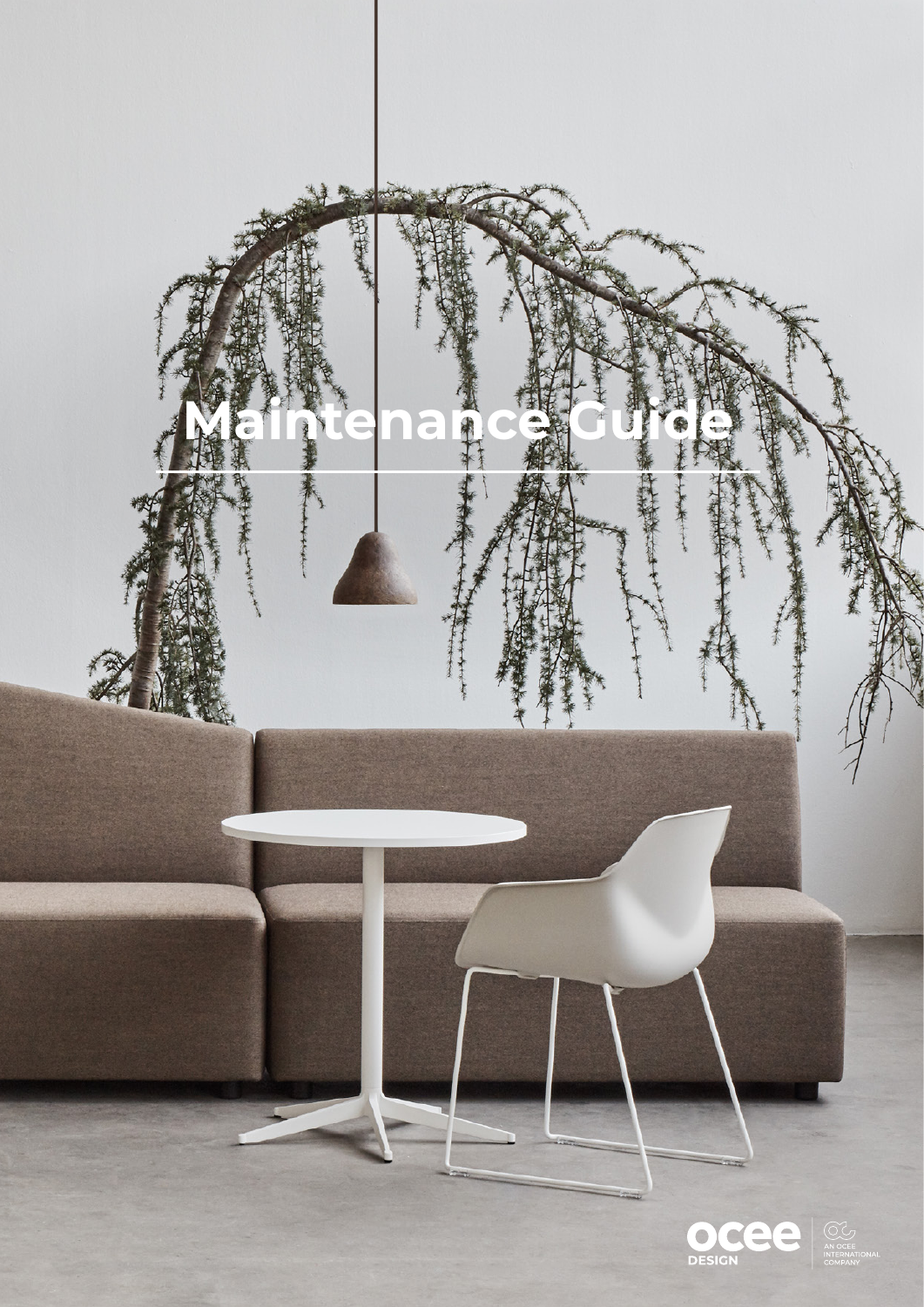| <b>EN</b> Maintenance Guide<br>Chair<br>Tables & Writing tablets        | 2<br>3 |
|-------------------------------------------------------------------------|--------|
| <b>DK Vedligeholdelse</b><br>Stole<br>Borde & Skriveplader              | 4<br>5 |
| DE Wartungsanleitung<br>Stühle<br>Tische & Schreibtablar                | ൳<br>7 |
| <b>FR</b> Guide de maintenance<br>Chaise<br>Tables & tablette écritoire |        |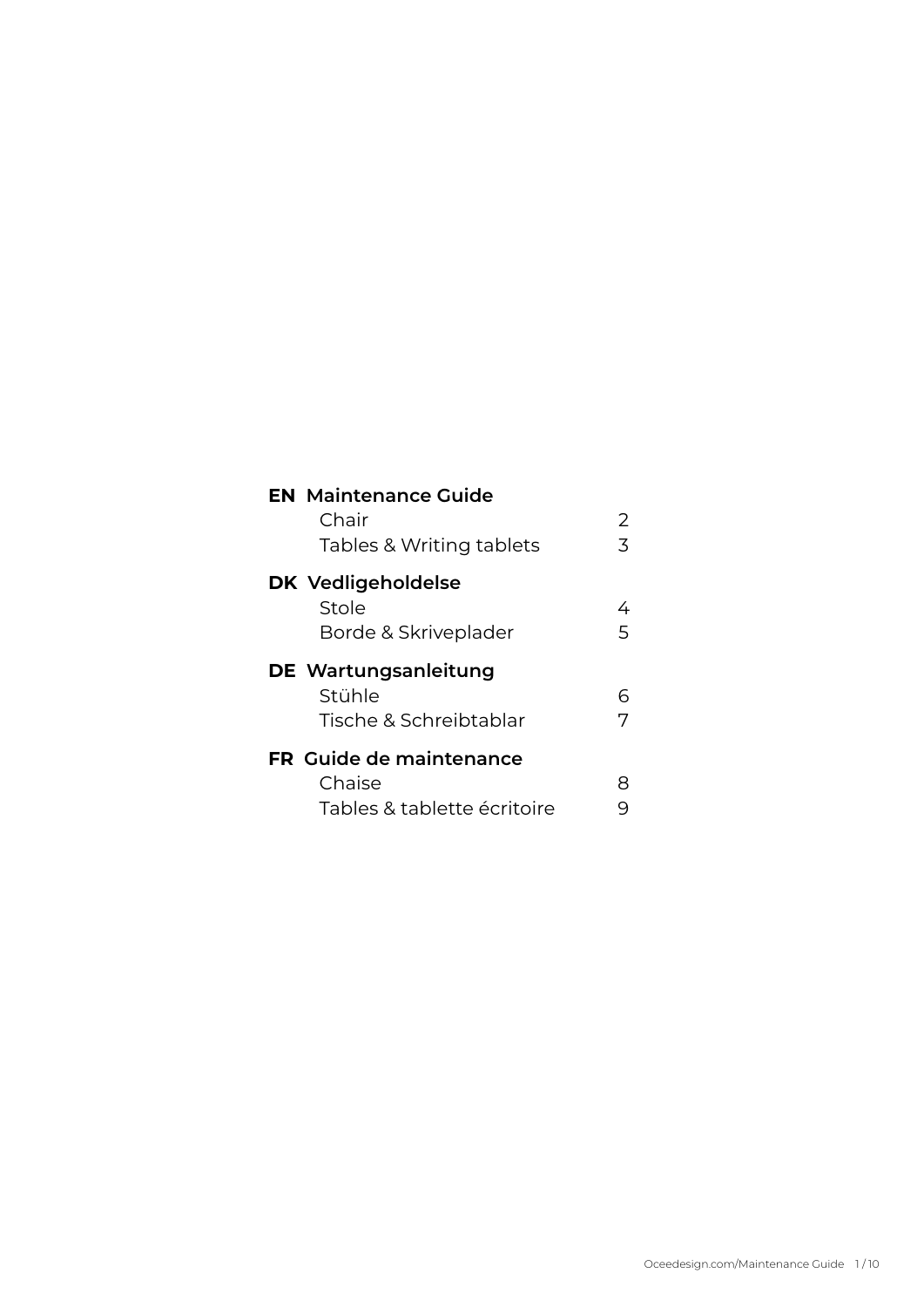# **Maintenance Guide** Chair

# **Furniture Textiles + Softseating**

Wool is because of its elasticity, abrasion resistance and dirt rejection properties one of the best raw materials for furniture textiles. Furthermore, wool fabrics hold natural fire retardant properties. If a lit cigarette is placed on wool, it will normally not ignite. If removed immediately from a woolen fabric, the cigarette will only leave a small mark, which can be sanded or brushed away.

Synthetic materials: Such as nylon and polyester (including microfiber) are generally resistant to wear and easy to clean. A lit cigarette, which is promptly removed, will usually only leave a small hole.

#### General cleaning

Regular cleaning is important in order to keep the upholstery looking its best and to prolong its life. Dust and dirt wear the textile and also reduce its fire retardant properties. Vacuum frequently on medium power, ideally once a week. Remove non-greasy stains by carefully dabbing with a lint free cloth or sponge wrung out in clean warm water. Afterwards, if necessary, clean by dabbing with soapy water or water with a little dishwashing liquid. See formulae. Finally, dab the surface with clean, tepid water.

Warning! Do not rub the material hard because this could result in loss of colour or perhaps damage the nap.

Formulae: Soapy solution is made of 1/4 dl soap flakes to 1 litre of hot water; leave to cool before use.

Dishwashing liquid: Max 1 teaspoon full of dishwashing liquid to 1 litre of water. With concentrated agents, use a few drops per litre of water.

For more detailed instructions about removal of specific stains, please visit the website of Kvadrat: www.kvadrat.dk.

# **Leather Furniture**

Our standard leather is slightly corrected semi aniline leather with a soft touch. The hide is characterized by having a beautiful natural look but at the same time with a powerful finish. Our leather is available in an extensive range of contemporary colours, especially developed for the contract market.

All our leathers comply with the strict regulations and EU Directives covering the use and presence of PCP, CFC, Chrome IV and AZO dyestuffs during the tanning process.

Flame Resistance: The material fulfills the requirements according to ISO 81911 (Butane Gas flame).

ISO 8191:2: (Smouldering cigarette), EN1021 1&2 California 117 and IMO A652 (16).

#### General cleaning

Wipe with a clean, soft cloth. Remove non-greasy stains by wiping across the surface with a soft cloth wrung out in demineralised or boiled cold water. Wipe quickly across the surface to prevent water marks.

# Thorough cleaning

Wipe the entire surface with a soft cloth wrung out in soapy, tepid water.

Spilled fluid must be removed immediately. Do not vacuum clean, as this may scratch the surface.

Dishwashing liquid, solvents and fat (leather creams and oils) should not be used.

### **Wooden shells**

Wooden shells (made of laminate with a lacquered surface) offer a good seating comfort, a range of elegant wooden surfaces - and easy maintenance.

#### General cleaning

Wipe the shell with a clean cloth wrung out in hot water with a neutral cleaning detergent. Afterwards, wipe the shell with a clean, dry cloth to avoid stripes or blotches.

# **Polypropylene shells + Bio composite with wood fibre**

Four Design polyamide shells offer a good seating comfort, a wide range of elegant and refreshing colours - and easy maintenance.

# General cleaning

Wipe the shell with a clean cloth wrung out in hot water with a neutral cleaning detergent. Afterwards, wipe the shell with a clean, dry cloth to avoid stripes or blotches.

# Thorough cleaning

Difficult stains may require a more powerful detergent or solvent. Prior to cleaning, always test the detergent/solvent in an invisible spot (underneath the chair seat) to ensure that it will not damage the surface of the shell.

# **Metal surfaces**

The most commonly used metal in furniture production today are aluminium and chrome plated, stainless or painted steel. All these surfaces have a good resistance to dirt as well as liquids.

#### General cleaning

Wipe with a cloth dipped in water containing dishwashing liquid. Afterwards, wipe the surface with a clean, dry cloth to avoid stripes or blotches.

# Thorough cleaning

Aluminum, chromium and stainless steel can be wiped with a cloth dampened with denaturated alcohol. Coloured marks after shoes and the like can most often be removed with benzine.

Caution: Flammable - remember ventilation and suitable safety equipment.

# **For writing tablets, se tables.**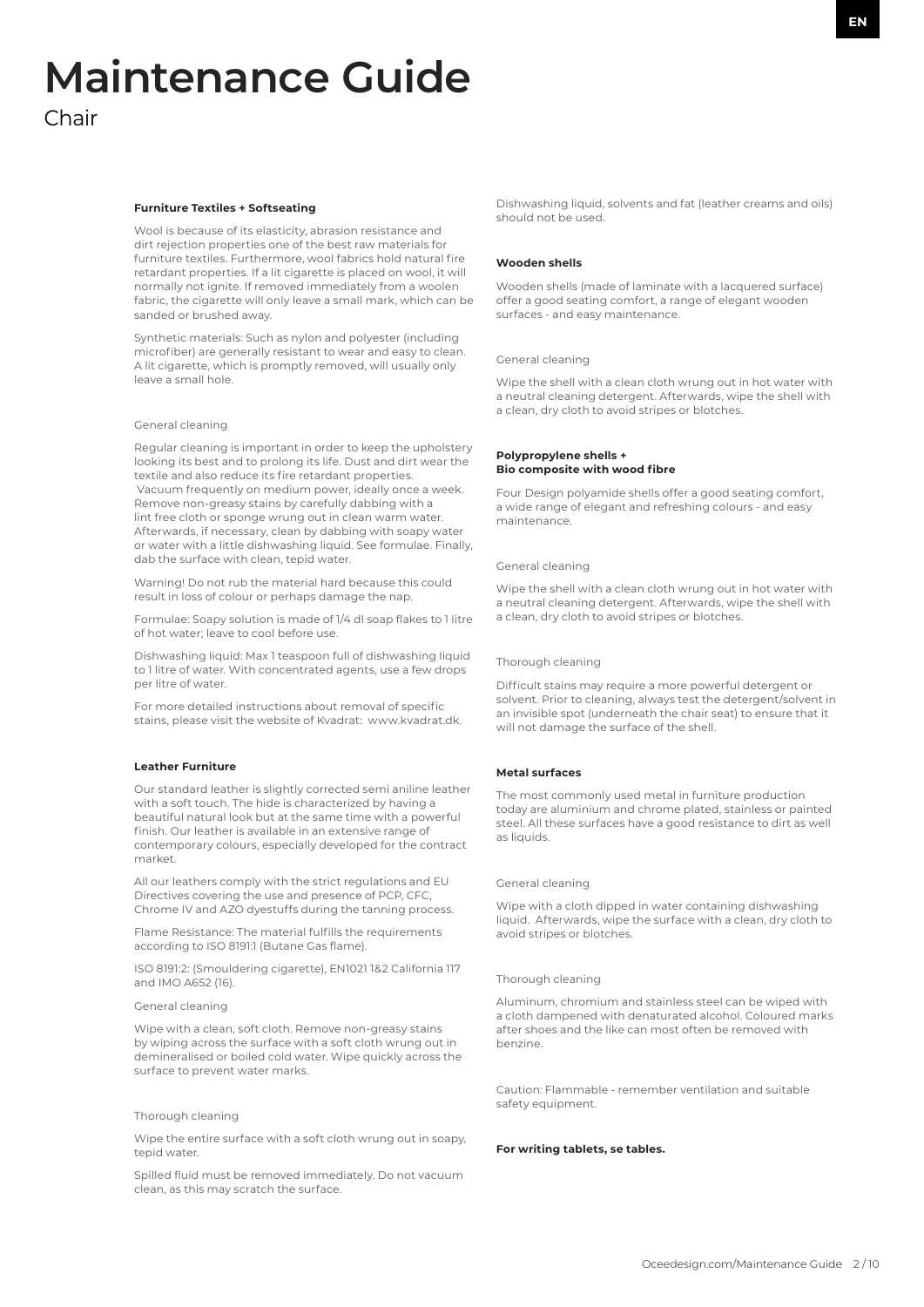# **Maintenance Guide**

Tables & Writing tablets

#### **Lacquered surfaces**

# General cleaning

Wipe with a clean, dry cloth or with a cloth wrung out in clean soapy water. Afterwards, wipe the surface with a clean, dry cloth to avoid stripes or blotches.

#### Thorough cleaning

Soiled surfaces must be wiped with a cloth dipped in water containing dishwashing liquid. Afterwards, wipe the surface with a clean, dry cloth to avoid stripes or blotches.

# **Metal surfaces**

The most commonly used metal in furniture production today are aluminium and chrome plated, stainless or painted steel. All these surfaces have a good resistance to dirt as well as liquids.

#### General cleaning

Wipe with a cloth dipped in water containing dishwashing liquid. Afterwards, wipe the surface with a clean, dry cloth to avoid stripes or blotches.

# Thorough cleaning

Aluminum, chromium and stainless steel can be wiped with a cloth dampened with denaturated alcohol. Coloured marks after shoes and the like can most often be removed with benzine.

Caution: Flammable - remember ventilation and suitable safety equipment.

# **Laminate surfaces**

Laminate is resistant towards scratches and dents and tolerates normal wear and tear, but should never be used as a cutting board. Laminate is nearly vandal proof, which is making it very suitable for public use.

# General cleaning

Wipe with a clean, dry cloth or with a cloth wrung out in water containing dishwashing liquid. Afterwards, wipe the surface with a clean, dry cloth to avoid stripes or blotches.

# Thorough cleaning

Dirty laminate surfaces can be cleaned by using cleansing and maintenance products, that do not contain abrasives.

Difficult stains and discolored surfaces (e.g. from cigarette smoke or dirt from industrial areas) can be gently removed by careful use of cleaning creams or pastes containing mild abrasives. Never use scourers or harsh abrasives.

Marks from ball point pens and marker pens can be removed with e.g. alcohol, acetone etc. on a clean cloth. Organic solvents, such as turpentine or cellulose thinners, can be used to remove stains of paint or graffiti.

After cleaning with solvents, the surface must always be wiped with clean water and dried with a soft cloth. Glass cleaners can be used to prevent and remove stripes or blotches from the surface after cleaning.

Descalers must never be used, as these may cause a permanent discoloration of the surface.

Furniture polisher should not be used as silicone wax deposits on the surface may cause discoloration or blotches, which can be difficult to remove.

Rough and non-gloss surfaces are more difficult to clean than smooth and slightly structured surfaces. Difficult stains and marks on structured surfaces can be removed with a nylon brush and a mild cleaning detergent.

#### **Nano-laminate surfaces**

General cleaning

Wipe with a clean, dry cloth or with a cloth wrung out in clean soapy water. Afterwards, wipe the surface with a clean, dry cloth to avoid stripes or blotches.

#### **Linoleum surfaces**

Linoleum is an organic material. Should the linoleum surface keep its appearance it should not be cleaned with oil or varnish. Upon delivery of your linoleum table we advise that you apply linoleum polish (Monel - available from Four Design) according to need and anticipated intensity of future use. This provides a good basis for future maintenance. Use linoleum polish at regular intervals to maintain the surface.

#### General cleaning

Remove any spills as quickly as possible to avoid staining of the material. Wipe with a clean cloth wrung out in water with a neutral detergent or with a cleaning agent designed specifically for linoleum. The surface must be dried immediately with a clean, dry cloth.

### Thorough cleaning

Very dirty linoleum surfaces can be cleaned by using cleaning and maintenance products designed specifically for linoleum. Always follow the instructions.

Stains can be removed by prudent use of white spirit.

Caution: White spirit is flammable – remember ventilation and suitable safety equipment.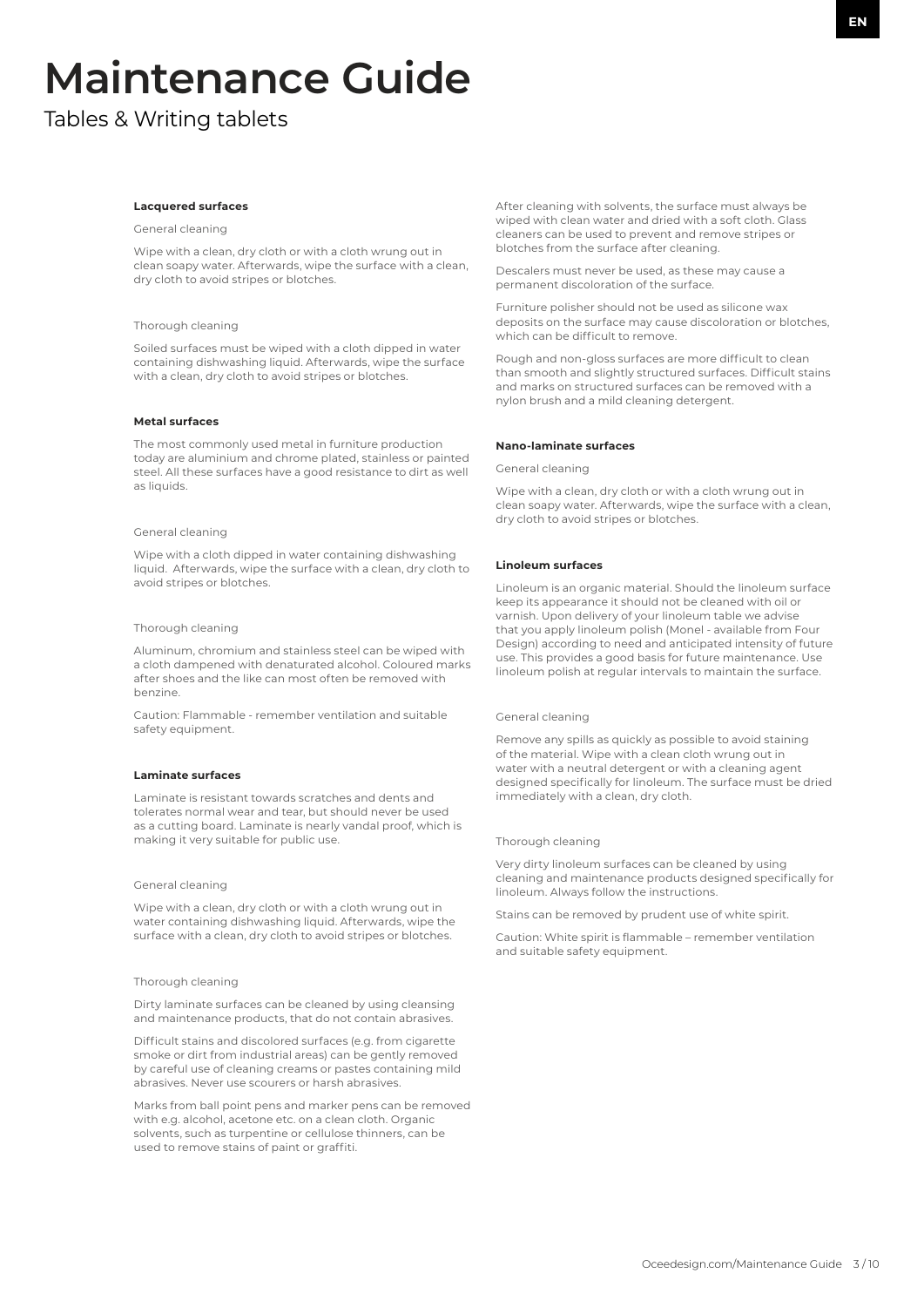# **Vedligeholdelse** Stole

Uld er grundet sin elasticitet, slidstyrke og snavs afvisende egenskaber, en af de bedste råvarer til møbeltekstiler. Desuden indeholder uldstoffer naturlige brandhæmmende egenskaber.

Syntetiske materialer, såsom nylon og polyester (herunder microfiber) er generelt slidstærke og nemme at rengøre.

#### Almindelig rengøring

Regelmæssig rengøring er vigtig for at holde polstringen pæn og forlænge dens levetid. Støv og snavs slider på stoffet og mindsker dets brandhæmmende egenskaber.

Støvsug ofte på medium styrke, gerne en gang om ugen. Fjern ikke-fedtholdige pletter ved omhyggeligt at duppe med en fnugfri klud eller svamp opvredet i rent varmt vand. Hvis det er nødvendigt, kan man efterfølgende rengøre ved at duppe med sæbevand eller vand med lidt opvaskemiddel\*. Til slut dup overfladen med rent, lunkent vand.

Advarsel!: Gnid ikke materialet hårdt, da dette kan resultere i tab af farve eller beskadige luven.

\*Opskrifter: Sæbeopløsning laves af 1/4 dl sæbespåner til 1 liter varmt vand. Lad det køle af før brug.

Opvaskemiddel: Max. 1/2 tsk. opvaskemiddel til 1 liter vand. Ved koncentrerede rengøringsmidler bruges kun et par dråber per liter vand.

For mere detaljerede instruktioner om fjernelse af specifikke pletter, henviser vi til Kvadrats hjemmeside: www.kvadrat.dk

### **Lædermøbler**

Vores standard læder er en let korrigeret semianilinlæder med et blødt touch. Skindet er karakteriseret ved et smukt naturligt udseende, og har samtidig en stærk finish. Vores læder er tilgængelig i en bred vifte af moderne farver, specielt udviklet til kontraktmarkedet.

#### Almindelig rengøring

Aftør med en ren, blød klud. Fjern ikke-fedtholdige pletter ved at aftørre overfladen med en blød klud opvredet i demineraliseret eller kogt, koldt vand. Tør hurtigt efter for at forhindre skjolder på overfladen.

# Grundig rengøring

Aftør hele overfladen med en blød klud opvredet i lunket sæbevand.

Spildt væske skal fjernes straks. Må ikke støvsuges, da dette kan ridse overfladen.

Opvaskemiddel, opløsningsmidler og fedt (lædercreme og olier) bør ikke anvendes.

# **Træskaller**

Træskaller (trælaminat med en lakeret overflade) giver ikke blot en god siddekomfort, men er også nemme at vedligeholde.

Almindelig rengøring

Tør skallen med en ren klud opvredet i varmt vand med et neutralt rengøringsmiddel. Tør bagefter skallen af med en ren og tør klud for at undgå striber eller skjolder.

# **Polypropyleneskaller & Bio Kunststofskal med træfiber**

Four Designs skaller af polyamid giver en god siddekomfort, en bred vifte af elegante og forfriskende farver - og nem vedligeholdelse.

#### Almindelig rengøring

Aftør skallen med en ren klud opvredet i varmt vand med et neutralt rengøringsmiddel. Tør bagefter skallen af med en ren og tør klud for at undgå striber eller skjolder.

### Grundig rengøring

Vanskelige pletter kan kræve et stærkere rengøringsmiddel eller opløsningsmiddel. Før rengøring bør man teste et ikke synligt sted på skallen (under stolens sæde) for at sikre, at det ikke vil ødelægge skallens overflade.

# **Metaloverflader**

De hyppigst anvendte metaller i møbelproduktion i dag er aluminium og forkromet, rustfrit eller malet stål. Alle disse overflader har god modstandsdygtighed over for snavs og væsker.

# Almindelig rengøring

Tør med en klud dyppet i vand tilsat opvaskemiddel. Tør bagefter skallen af med en ren og tør klud for at undgå striber eller skjolder.

#### Grundig rengøring

Aluminium, krom og rustfrit stål kan aftørres med en klud fugtet med denatureret alkohol.

Farvede mærker efter sko og lignende kan oftest fjernes med rensebenzin.

Advarsel: Brandfarlig - husk ventilation og passende sikkerhedsforanstaltninger.

# **For skriveplader, se borde.**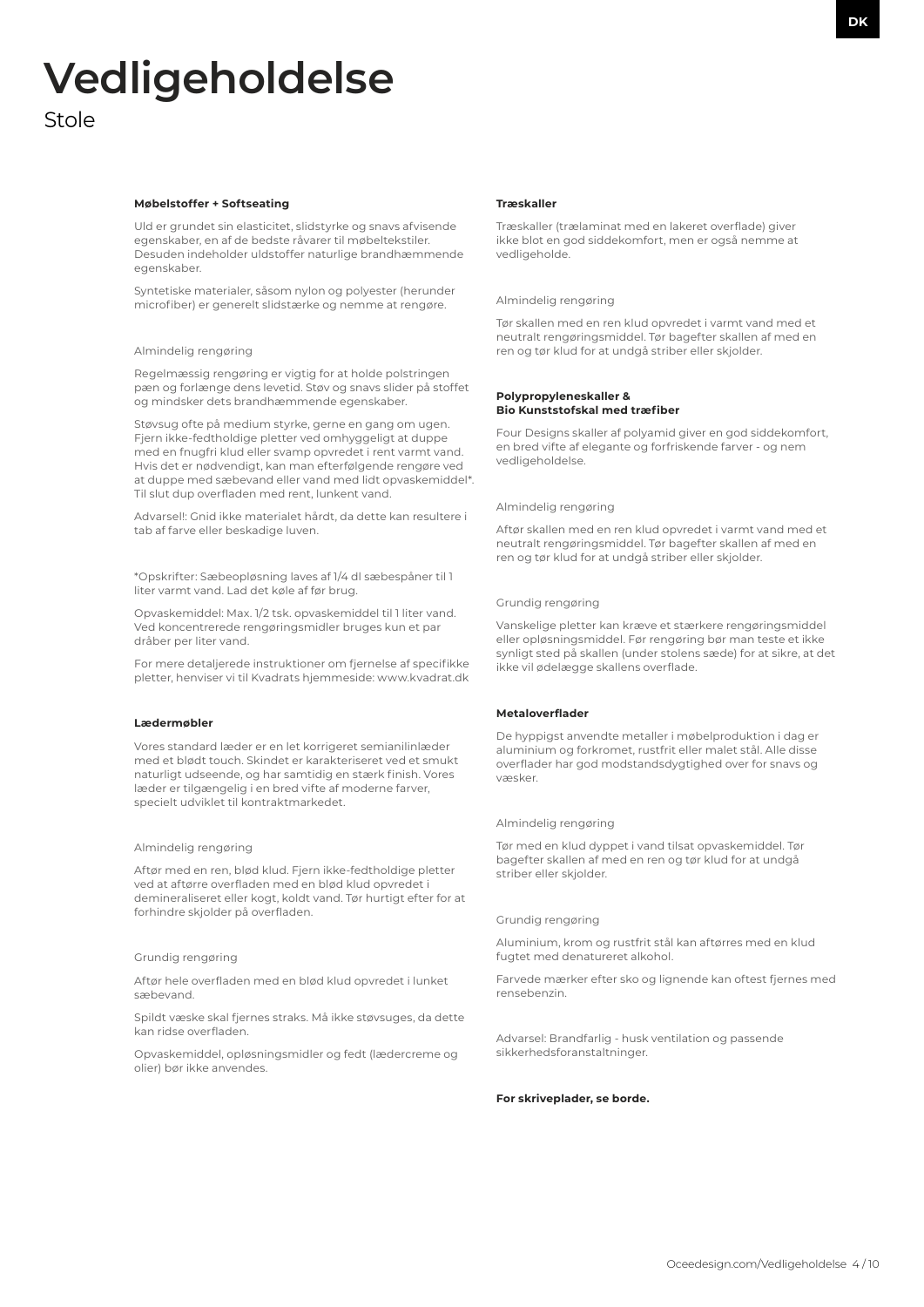# **Vedligeholdelse**

Borde & Skriveplader

# **Lakerede overflader**

Almindelig rengøring

Tør med en ren, tør klud eller med en klud opvredet i rent sæbevand. Tør bagefter skallen af med en ren og tør klud for at undgå striber eller skjolder.

#### Grundig rengøring

Snavsede flader skal tørres af med en klud dyppet i vand tilsat opvaskemiddel. Tør bagefter skallen af med en ren og tør klud for at undgå striber eller skjolder.

# **Metaloverflader**

De hyppigst anvendte metaller i møbelproduktion i dag er aluminium og forkromet, rustfrit eller malet stål. Alle disse overflader har god modstandsdygtighed over for snavs og væsker.

#### Almindelig rengøring

Tør med en klud dyppet i vand tilsat opvaskemiddel. Tør bagefter skallen af med en ren og tør klud for at undgå striber eller skjolder.

#### Grundig rengøring

Aluminium, krom og rustfrit stål kan aftørres med en klud fugtet med denatureret alkohol.

Farvede mærker efter sko og lignende kan oftest fjernes med rensebenzin.

Advarsel: Brandfarlig - husk ventilation og passende sikkerhedsforanstaltninger.

# **Laminatoverflader**

Laminat er modstandsdygtig over for ridser og buler og tåler normal slitage, men bør aldrig bruges som et skærebræt. Laminat er næsten vandalsikkert, hvilket gør det meget velegnet til offentlig brug.

# Almindelig rengøring

Tør med en ren, tør klud eller med en klud opvredet i vand tilsat opvaskemiddel. Tør bagefter skallen af med en ren og tør klud for at undgå striber eller skjolder.

# Grundig rengøring

Snavsede laminat overflader kan rengøres ved hjælp af rengørings- og renseprodukter, som ikke indeholder slibemidler.

Vanskelige pletter og misfarvede overflader (f.eks. fra cigaretrøg eller snavs fra produktionsområder) kan forsigtigt fjernes ved omhyggelig brug af rengøringscremer eller pastaer, som indeholder milde slibemidler. Brug aldrig grydesvampe eller skrappe slibemidler.

Efter rengøring med opløsningsmidler skal overfladen altid aftørres med rent vand og tørres med en blød klud.

Afkalkningsmidler må aldrig bruges, da disse kan forårsage permanent misfarvning af overfladen.

Møbelpoleringsmidler, såsom silikonevoks, bør ikke anvendes, da voksaflejringer på overfladen kan forårsage misfarvning eller pletter, der kan være svære at fjerne.

Ru og ikke-blanke overflader er sværere at rengøre end glatte og let strukturerede overflader. Vanskelige pletter og mærker på strukturerede overflader kan fjernes med en nylonbørste og et mildt rengøringsmiddel.

#### **Bordplader af nanolaminat**

Tør med en ren, tør klud eller med en klud opvredet i vand tilsat opvaskemiddel. Tør bagefter skallen af med en ren og tør klud for at undgå striber eller skjolder.

#### **Linoleumoverflader**

Linoleum er et organisk materiale. Skal linoleumoverfladen bevare sit udseende, bør den ikke rengøres med olie eller lak. Ved levering af linoleumsbordet anbefaler vi, at man anvender linoleumpolish (Monel - kan købes hos Four Design) efter behov og forventet brug af bordet. Dette giver et godt grundlag for den fremtidige vedligeholdelse. Brug linoleumpolish med jævne mellemrum for at holde overfladen pæn.

#### Almindelig rengøring

Fjern eventuel snavs og spildt væske så hurtigt som muligt for at undgå farvning af materialet. Tør med en ren klud opvredet i vand med et neutralt rengøringsmiddel eller med et rensemiddel udviklet specielt til linoleum. Overfladen skal aftørres øjeblikkeligt med en ren, tør klud.

#### Grundig rengøring

Meget snavsede linoleum overflader kan rengøres ved at bruge rengørings- og vedligeholdelsesprodukter designet specielt til linoleum. Følg altid instruktionerne.

Pletter kan fjernes ved forsigtig anvendelse af mineralsk terpentin.

Advarsel: Mineralsk terpentin er brandfarlig - husk ventilation og passende sikkerhedsforanstaltninger.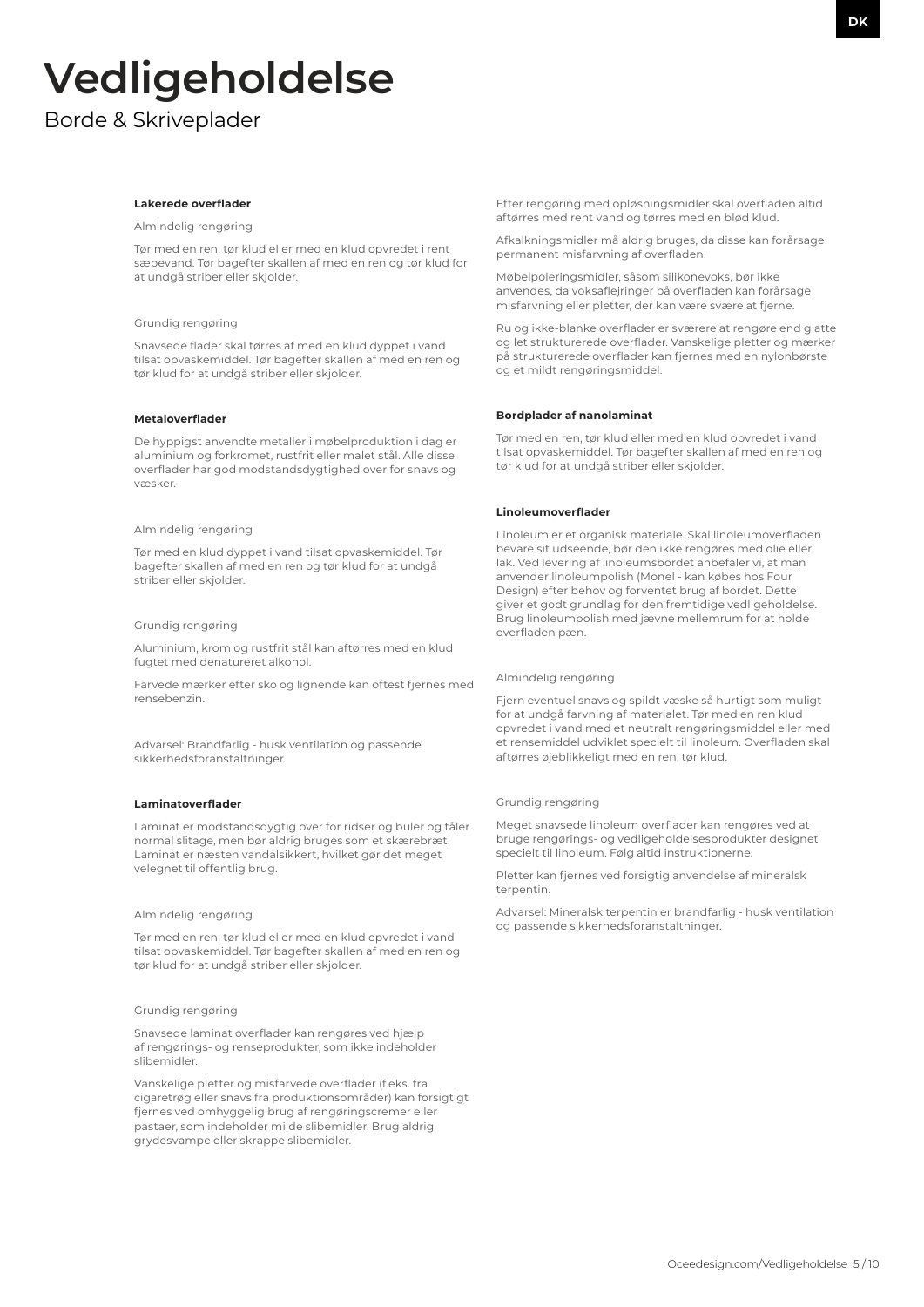# **Wartungsanleitung** Stühle

Wolle ist aufgrund ihrer Elastizität, Reißfestigkeit und schmutzabweisenden Eigenschaften einer der besten Rohstoffe für die Herstellung von Möbeltextilien. Außerdem besitzen Wollstoffe von Natur aus brandhemmende Eigenschaften. Legt man eine angezündete Zigarette auf eine Wollfläche, wird sich die Wolle in der Regel nicht anzünden lassen. Beim sofortigen Entfernen der Zigarette hinterlässt sie meistens nur ein kleines Loch, dass sich wegschleifen bzw. wegbürsten lässt.

Synthetische Materialien,wie z.B. Nylon oder Polyester (hiernach Microfiber genannt) sind generell sehr reißfest und lassen sich ganz einfach reinigen. Eine angezündete Zigarette, die sofort entfernt wird, hinterlässt in der Regel nur ein kleines Loch.

#### Allgemeine Reinigung

Regelmäßige Reinigung ist eine Voraussetzung, um das Polster schön zu halten und um seine Lebensdauer zu verlängern. Staub und Schmutz nutzen den Stoff ab und verringern seine brandhemmenden Eigenschaften.Es empfiehlt sich, die Stoffe öfters und auf mittlerer Stufe abzusaugen, gern einmal in der Woche. Entfernen Sie sorgfältig nicht-fettende Flecken durch Tupfen mit einem in heißem, sauberem Wasser gut ausgewrungenen, fusselfreiem Tuch oder Schwamm. Bei Bedarf kann mit Seifenwasser oder Wasser mit etwas Spülmittel nachgetupft werden. Siehe nachstehende Rezepte. Abschließend die Oberfläche mit sauberem, lauwarmem Wasser abtupfen.

Warnung: Niemals fest reiben, da es sonst zum Verlust von Farbe bzw. zur Beschädigung des Flors kommen kann.

Rezepte: Seifenwasser: ¼ Deziliter Seifenspäne in 1 Liter warmes Wasser verrühren. Vor Gebrauch abkühlen lassen.

Spülmittel: Max. 1 Teelöffel Spülmittel auf 1 Liter Wasser. Bei konzentrierten Spülmitteln nur ein paar Tropfen auf 1 Liter Wasser verwenden.

Für noch detailliertere Anleitungen bzgl. der Entfernung spezifischer Flecken, verweisen wir auf die Webseite von Kvadrat: www.kvadrat.dk

# **Ledermöbel**

Unsere Standardleder sind leicht korrigierte Semianilinleder mit einem weichen Touch. Das Leder ist durch sein schönes, natürliches Aussehen und einen starken Finish gekennzeichnet. Unsere Leder sind in vielen modernen Farben erhältlich, speziell für den Kontraktmarkt entworfen.

Alle unsere Leder erfüllen die strengen Anforderungen und EU-Richtlinien bezüglich der Anwendung und der Verwendung von PCP, CFC, Chrome IV- und AZO-Farbstoffe während des Gerbprozesses.

Flammenfestigkeit: Das Material erfüllt die Forderungen nach ISO 8191:1 (Butangasflamme) und ISO 8191:2 (glimmende Zigarette), EN 1021-1 & 2 & California 117 und IMO A652 (16).

#### Allgemeine Reinigung

Mit einem sauberen, weichen Tuch abwischen. Nichtfetthaltige Flecken durch Abwischen der Oberfläche mit einem in destilliertem oder gekochtem abgekühltem Wasser gut ausgewrungenenen Tuch. Möglichst schnell nachwischen, um Fleckenränder zu vermeiden.

#### Gründliche Reinigung

Die ganze Oberfläche mit einem in lauwarmem Seifenwasser ausgewrungenen weichen Tuch abwischen. Verschüttete Flüssigkeit sollte sofort entfernt werden. Ledermöbel dürfen nicht abgesaugt werden, weil das Leder dadurch verkratzt werden könnte. Keine Spülmittel, Lösungsmittel oder Fett (Ledercremes oder Öle) verwenden.

#### **Schichtholz**

Schichtholzstühle (Holzlaminat mit lackierter Oberfläche) bieten einen hohen Sitzkomfort, sind in vielerlei Holzsorten erhältlich und sind pflegeleicht.

# Allgemeine Reinigung

Mit einem sauberen, in heißem Wasser mit neutralen Reinigungsmittel ausgewrungenen Tuch abwischen. Danach mit einem sauberen weichen Tuch nachwischen, um Streifen und Fleckenränder zu vermeiden.

# **Kunststoff + Kunststoffschale mit Holzfaser**

Die Kunststoffstühle von Four Design bieten einen hohen Sitzkomfort, sind in vielerlei eleganten und erfrischenden Farben erhältlich und sind sehr pflegeleicht.

Allgemeine Reinigung

Mit einem sauberen, in heißem Wasser mit neutralen Reinigungsmittel ausgewrungenen Tuch abwischen. Danach mit einem sauberen weichen Tuch nachwischen, um Streifen und Fleckenränder zu vermeiden.

# Gründliche Reinigung

Gegen hartnäckige Flecken können stärkere Reinigungsmittel oder Lösungsmittel erforderlich sein. Vor der Reinigung empfiehlt es sich, das Mittel auf einer nicht sichtbaren Stelle (unter dem Sitz) auszuprobieren, damit sichergestellt werden kann, dass es die Oberfläche nicht beschädigt.

#### **Metalloberflächen**

Heutzutage sind die am häufigsten verwendeten Metallarten in der Möbelindustrie Aluminium und verchromter, rostfreier oder lackierter Stahl. Diese Oberflächen sind sehr widerstandsfähig gegenüber Schmutz und Flüssigkeiten.

# Allgemeine Reinigung

Mit einem in Wasser mit etwas Spülmittel eingetauchtem Tuch abwischen. Danach mit einem sauberen, weichen Tuch nachwischen, um Streifen und Fleckenränder zu vermeiden.

# Gründliche Reinigung

Aluminium, Chrom und rostfreier Stahl können mit einem mit denaturiertem Alkohol angefeuchtetem Tuch abgewischt werden. Farbige Flecken, die z.B. durch Schuhe o. Ä. verursacht sind, lassen sich in den meisten Fällen mit Reinigungsbenzin entfernen.

Warnung: Leichtentzündlich – unbedingt lüften und angemessene Sicherheitsausrüstung anwenden.

#### **Für Schreibtablar siehe Tische.**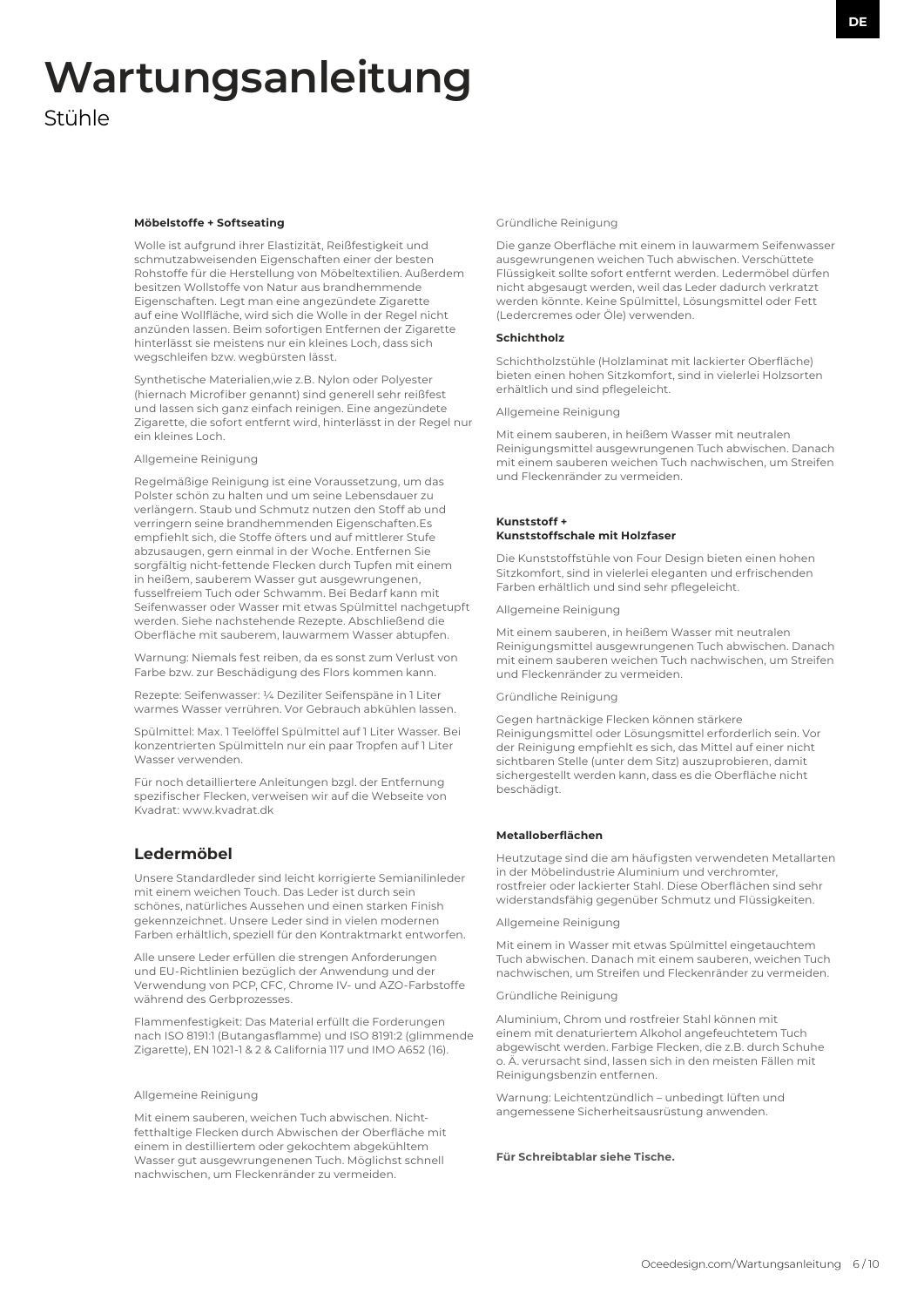# **Wartungsanleitung**

Tische & Schreibtablar

# **Lackierte Oberflächen**

Allgemeine Reinigung

Mit einem sauberen trockenen oder einem in sauberem Wasser ausgewrungenen Tuch abwischen. Danach mit einem sauberen trockenen Tuch nachwischen, um Streifen und Fleckenränder zu vermeiden.

# Gründliche Reinigung

Schmutzige Flächen mit einem in heissen Wasser mit Spülmittel ausgewrungenen Tuch abwischen. Danach die Oberfläche mit einem sauberen, trockenen Tuch nachwischen, um Streifen und Fleckenränder zu vermeiden.

#### **Metalloberflächen**

Heutzutage sind die am häufigsten verwendeten Metallarten in der Möbelindustrie Aluminium und verchromter, rostfreier oder lackierter Stahl. Diese Oberflächen sind sehr widerstandsfähig gegenüber Schmutz und Flüssigkeiten.

# Allgemeine Reinigung

Mit einem in Wasser mit etwas Spülmittel eingetauchtem Tuch abwischen. Danach mit einem sauberen, weichen Tuch nachwischen, um Streifen und Fleckenränder zu vermeiden.

# Gründliche Reinigung

Aluminium, Chrom und rostfreier Stahl können mit einem mit denaturiertem Alkohol angefeuchtetem Tuch abgewischt werden. Farbige Flecken, die z.B. durch Schuhe o. Ä. verursacht sind, lassen sich in den meisten Fällen mit Reinigungsbenzin entfernen.

Warnung: Leichtentzündlich – unbedingt lüften und angemessene Sicherheitsausrüstung anwenden.

# **Laminat Oberflächen**

Laminat ist widerstandsfähig gegenüber Kratzern und Beulen und ist verschleißfest. Sollte jedoch nicht als Schneidebrett verwendet werden. Laminat ist so gut wie vandalismusresistent und eignet sich dadurch sehr gut für öffentliche Einrichtungen.

#### Allgemeine Reinigung

Mit einem sauberen trockenen oder einem in Wasser mit Spülmittel ausgewrungenen Tuch abwischen. Danach die Oberfläche mit einem sauberen, trockenen Tuch nachwischen, um Streifen und Fleckenränder zu vermeiden.

# Gründliche Reinigung

Verschmutzte Laminatoberflächen können mit unterschiedlichen Reinigungsmitteln ohne Scheuermittel gereinigt werden. Schwierige Flecken und verfärbte Oberflächen (z.B. verursacht durch Zigarettenrauch oder durch Schmutz und Staub von Herstellungsflächen) können vorsichtig durch die Anwendung von Reinigungscremes und Pasten ohne Scheuermittel entfernt werden. Verwenden Sie niemals Topfreiniger oder starke Scheuermittel.

Flecken von Kugelschreibern und Filzstiften können mit einem sauberen Tuch mit etwas Alkohol, Aceton o. Ä.

entfernt werden. Organische Lösemittel wie z.B. Terpentinöl oder Terpentin-Ersatz können zur Entfernung von Wandfarbflecken oder Graffiti benutzt werden.

Nach der Reinigung mit Lösemitteln muss die Oberfläche immer anschließend mit sauberem Wasser abgewischt und mit einem weichen Tuch abgetrocknet werden. Glasreinigungsmittel können verwendet werden, um nach der Reinigung Streifen und Flecken zu entfernen bzw. vorzubeugen.

Es dürfen keine Entkalkungsmittel verwendet werden, da diese permanente Verfärbungen verursachen können.

Möbelpoliermittel wie z.B. Silikonwachs sollten auch nicht verwendet werden, da Wachsablagerungen auf der Oberfläche Verfärbungen oder Flecken verursachen können, die sich nur schwer wieder entfernen lassen. Raue und nichtglatte Oberflächen lassen sich schwieriger reinigen als glatte und leicht strukturierte Oberflächen. Schwierige Flecken auf strukturierten Oberflächen lassen sich mit einer Nylonbürste und mildem Reinigungsmittel entfernen.

#### **Nano-Laminat Oberflächen**

Allgemeine Reinigung

Mit einem sauberen trockenen oder einem in sauberem Wasser ausgewrungenen Tuch abwischen. Danach mit einem sauberen trockenen Tuch nachwischen, um Streifen und Fleckenränder zu vermeiden.

# **Linoleumoberflächen**

Linoleum ist ein organisches Material. Damit die Linoleumoberfläche ihr Aussehen bewahrt, sollte sie weder mit Ölen noch Lacken gereinigt werden. Bei Lieferung des Linoleumtisches empfehlen wir Linoleumpolitur (der Marke Monel – diese kann bei Four Design gekauft werden) und diese nach Bedarf zu verwenden. Damit schafft man eine gute Grundlage für die weitere Pflege. Verwenden Sie Linoleumpolitur in regelmäßigen Abständen, damit sich die Oberfläche schön hält.

# Allgemeine Reinigung

Schmutz und verschüttete Flüssigkeiten so schnell wie möglich entfernen, um eine Verfärbung des Materials zu vermeiden. Mit einem sauberen, in Wasser mit einem neutralen Reinigungsmittel ausgewrungenen Tuch oder mit einem für Linoleum besonders entwickeltem Reinigungsmittel abwischen. Sofort danach die Oberfläche mit einem sauberen trockenen Tuch nachwischen.

# Gründliche Reinigung

Stark verschmutzte Linoleumoberflächen können mit Reinigungsmitteln, die speziell für Linoleum entwickelt wurden, gereinigt werden. Befolgen Sie dabei stets die Produktanweisungen.

Flecken können mit Hilfe von Terpentinöl vorsichtig entfernt werden.

Warnung: Terpentinöl ist leichtentzündlich – unbedingt lüften und angemessene Sicherheitsausrüstung anwenden.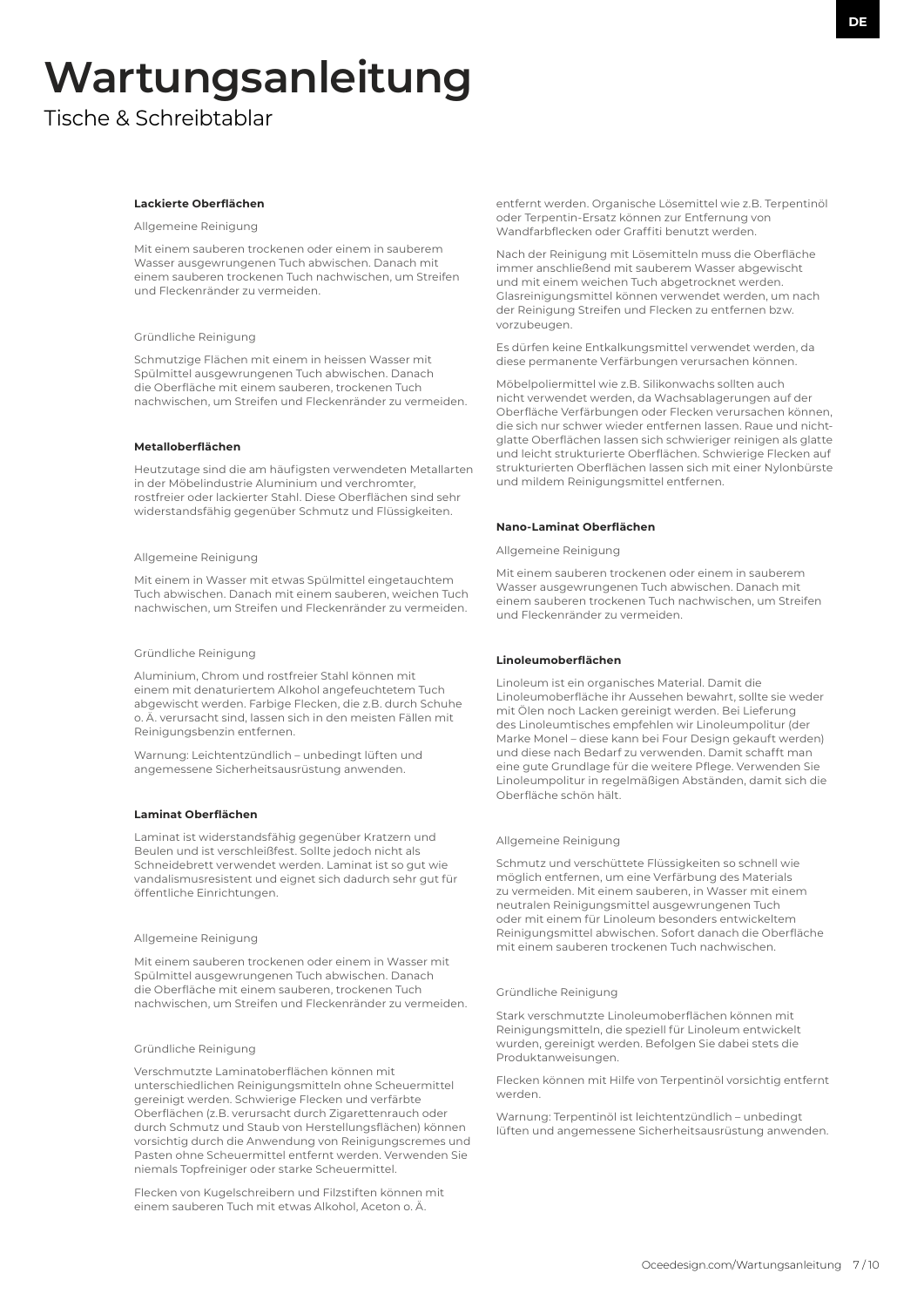# **Guide de maintenance**

# Chaise

#### **Meubles Textiles + Softseating**

La laine est, en raison de son élasticité, de sa résistance et de ses propriétés anti-salissures, l'une des meilleures matières premières pour les textiles d'ameublement. En outre, les tissus en laine contiennent des propriétés naturelles retardatrices. Si une cigarette allumée est placée sur de la laine, à priori, elle ne s'allumera pas. Si rapidement retirée, la cigarette ne laissera qu'une petite marque sur le tissu en laine, qui peut être poncée ou brossée.

Les matériaux synthétiques tels que le nylon et le polyester (y compris la microfibre), résistent généralement à l'usure et sont faciles à nettoyer. Une cigarette allumée, rapidement retirée, ne laissera généralement qu'un petit trou.

#### Nettoyage général

Un nettoyage régulier est important pour garder le revêtement optimal et prolonger sa durée de vie. La poussière et la saleté érodent le textile et réduisent également ses propriétés retardatrices.

# A conseiller :

Passer fréquemment l'aspirateur à puissance moyenne, une fois par semaine. Enlever les taches non grasses en tamponnant soigneusement avec un chiffon non pelucheux ou une éponge essorée dans de l'eau chaude et propre. Ensuite, si nécessaire, nettoyez en tamponnant avec de l'eau savonneuse ou de l'eau avec un peu de liquide vaisselle (voir les formules). Enfin tamponnez la surface avec de l'eau propre et tiède.

#### Avertissement :

Ne frottez pas le matériau durement car cela pourrait entraîner une perte de couleur et l'endommager.

# Formules :

La solution savonneuse est composée de 1/4 de dl de savon pour 1 litre d'eau chaude; laisser refroidir avant utilisation.

Produit vaisselle: Maximum 1 cuillère à café de liquide vaisselle dans 1 litre d'eau. Si vous utilisez un produit vaisselle concentré, utilisez seulement quelques gouttes par litre d'eau.

Pour des instructions plus détaillées sur la suppression de certaines taches, veuillez visiter le site Web de Kvadrat: www.kvadrat.dk.

#### **Meubles en cuir**

Notre cuir standard est un cuir semi-aniline légèrement corrigé avec un « soft touch » qui se caractérise par son bel aspect nature et sa finition irréprochable. Notre cuir est disponible dans une large gamme de couleurs contemporaines, spécialement développées pour le marché contractuel.

Tous nos cuirs sont conformes aux réglementations strictes et aux directives de l'UE concernant l'utilisation et la présence de colorants PCP, CFC, Chrome IV et AZO pendant le processus de bronzage.

### Résistance aux flammes

Le matériau répond aux exigences de la norme ISO 8191: 1 (gaz butane). ISO 8191: 2: (cigarette à combustion lente), EN1021 1 & 2 California 117 et IMO A652 (16).

#### Nettoyage général

Essuyer avec un chiffon propre et doux. Enlever les taches non grasses en essuyant la surface avec un chiffon doux essoré dans de l'eau froide déminéralisée ou bouillie. Essuyez rapidement la surface pour éviter les marques d'eau.

Nettoyage en profondeur

Essuyer toute la surface avec un chiffon doux imbibé d'eau savonneuse et tiède.

Liquide déversé doit être enlevé immédiatement. Ne pas aspirer, car cela pourrait rayer la surface.

Le liquide vaisselle, les solvants et les graisses (crèmes et huiles pour le cuir) ne doivent pas être utilisés.

#### **Coquilles en bois**

Les coquilles en bois (en stratifié avec une surface laquée) offrent un bon confort d'assise, une gamme de surfaces en bois élégantes et un entretien facile.

# Nettoyage général

Essuyer la coque avec un chiffon propre essoré dans de l'eau chaude avec un détergent neutre. Essuyer ensuite la coque avec un chiffon propre et sec pour éviter les rayures ou les taches.

# **Coques en polypropylène + Coques biocomposite avec bois**

Quatre coques en polyamide Design offrent un bon confort d'assise, une large gamme de couleurs élégantes et rafraîchissantes et un entretien facile.

#### Nettoyage général

Essuyer la coque avec un chiffon propre essoré dans de l'eau chaude avec un détergent neutre. Essuyer ensuite la coque avec un chiffon propre et sec pour éviter les rayures ou les taches.

# Nettoyage en profondeur

Les taches difficiles peuvent nécessiter un détergent ou un solvant plus puissant. Avant le nettoyage, tester toujours le détergent / solvant sur un endroit invisible (sous le siège du fauteuil par exemple) pour s'assurer qu'il n'endommagera pas la surface de la coque.

#### **Surfaces métalliques**

Les métaux les plus utilisés dans la fabrication de meubles sont l'aluminium, le chrome ainsi que l'acier inoxydable et l'acier peint. Toutes ces surfaces ont une bonne résistance à la saleté et aux liquides.

#### Nettoyage général

Essuyer avec un chiffon imbibé d'eau contenant du liquide vaisselle. Ensuite, essuyer la surface avec un chiffon propre et sec pour éviter les rayures ou les taches.

Nettoyage en profondeur

L'aluminium, le chrome et l'acier inoxydable peuvent être essuyés avec un chiffon imbibé d'alcool dénaturé.

Les marques de couleur qui proviennent des chaussures et autres peuvent le plus souvent être enlevées avec de la benzine.

Avertissement: Inflammable – à ne pas oublier la ventilation et les équipements de sécurité appropriés.

#### **Pour les tablette écritoire, voir tableaux.**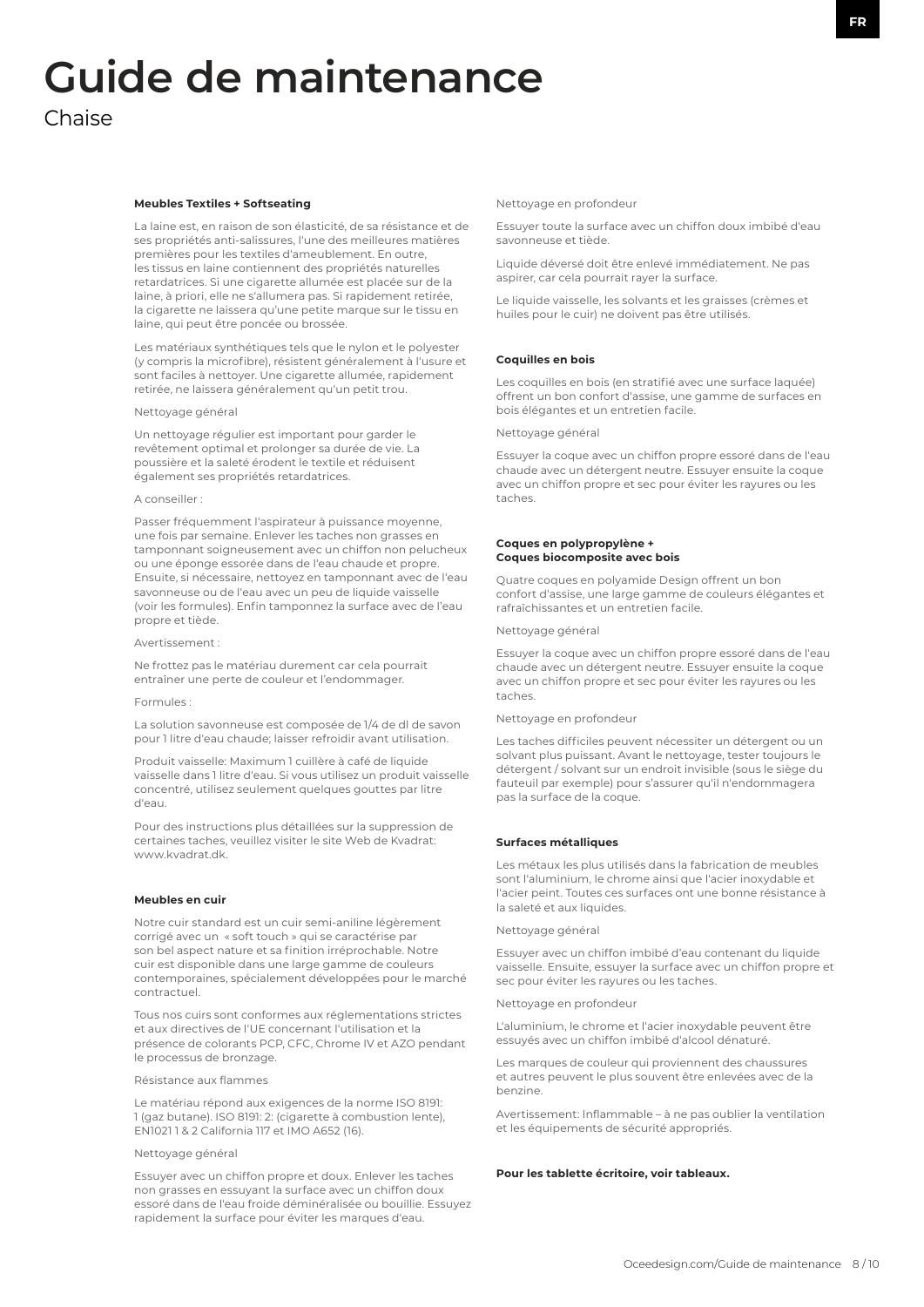# **Guide de maintenance**

Tables & Tablette écritoire

#### **Surfaces laquées**

Nettoyage général

Essuyer avec un chiffon propre et sec ou avec un chiffon essoré dans de l'eau savonneuse. Ensuite, essuyer la surface avec un chiffon propre et sec pour éviter les rayures ou les taches.

Nettoyage en profondeur

Les surfaces souillées doivent être essuyées avec un chiffon imbibé d'eau contenant du liquide vaisselle. Ensuite, essuyer la surface avec un chiffon propre et sec pour éviter les rayures ou les taches.

# **Surfaces métalliques**

Les métaux les plus utilisés dans la fabrication de meubles sont l'aluminium et le chrome, l'acier inoxydable ou l'acier peint. Toutes ces surfaces ont une bonne résistance à la saleté et aux liquides.

Nettoyage général

Essuyer avec un chiffon imbibé d'eau contenant du liquide vaisselle. Ensuite, essuyer la surface avec un chiffon propre et sec pour éviter les rayures ou les taches.

# Nettoyage en profondeur

L'aluminium, le chrome et l'acier inoxydable peuvent être essuyés avec un chiffon imbibé d'alcool dénaturé. Les marques de couleur frottées aux chaussures et autres peuvent le plus souvent être enlevées avec de la benzine.

Avertissement: Inflammable – à ne pas oublier la ventilation et les équipements de sécurité appropriés.

# **Surfaces stratifiées**

Le stratifié résiste aux égratignures et aux bosses et tolère l'usure normale, mais ne doit jamais être utilisé comme planche à découper. Le stratifié peut être résistant au vandalisme, ce qui le rend très adapté à un usage public.

#### Nettoyage général

Essuyer avec un chiffon propre et sec ou avec un chiffon essoré dans de l'eau contenant du liquide vaisselle. Ensuite, essuyer la surface avec un chiffon propre et sec pour éviter les rayures ou les taches.

#### Nettoyage en profondeur

Les surfaces en stratifié sales peuvent être nettoyées en utilisant des produits de nettoyage et d'entretien qui ne contiennent pas de produits abrasifs.

Les taches difficiles et les surfaces décolorées (provenant par exemple de la fumée de cigarettes ou de la saleté provenant des zones industrielles) peuvent être éliminées en utilisant soigneusement des crèmes ou des pâtes nettoyantes contenant des abrasifs doux. Eviter à tout prix l'utilisation des éponges à récurer ou des abrasifs forts.

Les marques provenant des stylos à bille et des marqueurs peuvent être enlevées, en ajoutant un peu d'alcool ou d'acétone sur un chiffon propre. Les solvants organiques, tels que la térébenthine ou les diluants cellulosiques, peuvent éliminer les taches de peinture ou de graffitis.

Après le nettoyage avec des solvants, la surface doit être essuyée avec de l'eau propre et ensuite séchée avec un chiffon doux. Les nettoyants à vitre peuvent être utilisés pour prévenir et enlever les rayures ou les taches de la surface

Éviter à tout prix l'utilisation des détartrants, car ils peuvent provoquer une décoloration permanente de la surface.

Les polisseurs de meubles ne doivent pas être utilisés, car les dépôts de cire de silicone sur la surface peuvent causer une décoloration ou des taches, qui peuvent être difficiles à éliminer.

Les surfaces rugueuses et non brillantes sont plus difficiles à nettoyer que les surfaces lisses et légèrement structurées. Les taches et marques difficiles sur les surfaces structurées peuvent être éliminées avec une brosse en nylon et un détergent doux

#### **Surfaces nano-stratifiées**

Essuyer avec un chiffon propre et sec ou avec un chiffon essoré dans de l'eau savonneuse propre. Ensuite, essuyer la surface avec un chiffon propre et sec pour éviter les rayures ou les taches.

#### **Surfaces de linoléum**

Le linoléum est une matière organique. Si l'on souhaite que la surface du linoléum conserve son aspect, il faut éviter de la nettoyer avec de l'huile ou du vernis. Lors de la livraison d'une table, il est à conseiller d'appliquer le vernis à base de linoléum (Monel - disponible chez Four Design) en fonction des besoins prévus de l'utilisation future. Cela fournira une bonne base pour la maintenance future. Utiliser régulièrement du vernis à linoléum pour préserver la surface.

# Nettoyage général

Enlever tous les déversements le plus rapidement possible pour éviter les taches. Essuyer avec un chiffon propre essoré dans de l'eau avec un détergent neutre ou avec un produit de nettoyage conçu spécialement pour le linoléum. La surface doit être séchée immédiatement avec un chiffon propre et sec.

Nettoyage en profondeur

Les surfaces de linoléum très sales peuvent être nettoyées en utilisant des produits de nettoyage et d'entretien conçus spécialement pour le linoléum. Suivre toujours les instructions.

Les taches peuvent être éliminées par une utilisation prudente de white spirit.

Avertissement: Le white spirit est un produit inflammable – à ne pas oublier la ventilation et les équipements de sécurité appropriés.